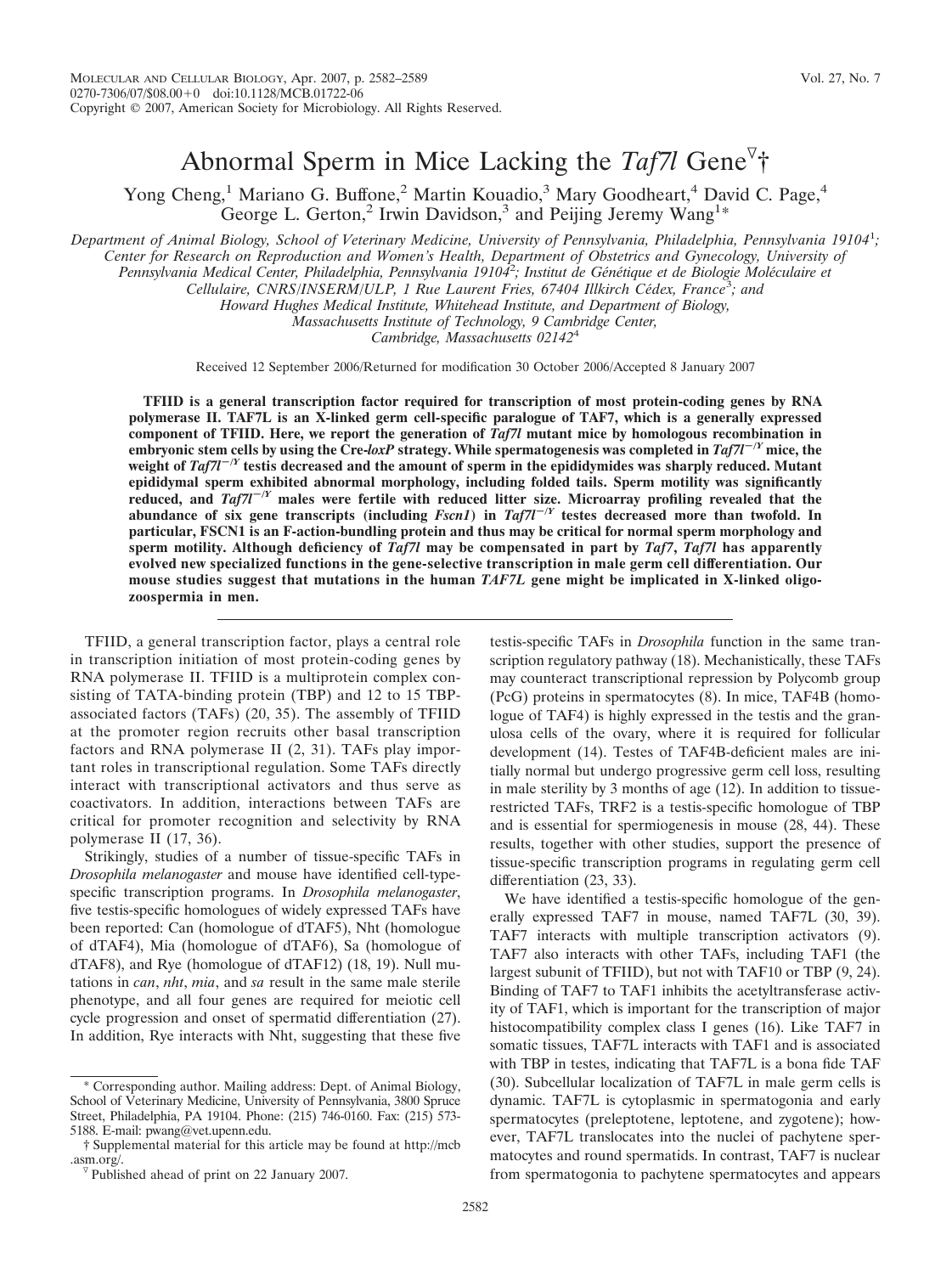to be absent in round spermatids. Biochemical studies indicate that TAF7L might replace TAF7 in the TFIID complex to modulate the transcription program in spermatogenesis (30). To assess the role of TAF7L in spermatogenesis, we generated mice lacking TAF7L by gene targeting in embryonic stem (ES) cells. Here, we describe the effects of this mutation on gene transcription and production, morphology, and motility of spermatozoa.

#### **MATERIALS AND METHODS**

**Disruption of the** *Taf7l* **gene.** In the *Taf7l* targeting construct, we introduced *loxP* sites into the first and sixth introns (see Fig. 2A). Using a *Taf7l*-containing bacterial artificial chromosome clone (RP22-415C9) as template, three DNA fragments (2 kb, 3.4 kb, and 3 kb) were amplified by high-fidelity PCR. The CMV-HyTK double-selection cassette is flanked by *loxP* sites and enables hygromycin-positive selection and thymidine kinase-negative selection. Three *loxP* sites in the final targeting construct are in the same orientation (see Fig. 2A). The construct was sequenced, except for the HyTK cassette, and no mutations were found.

Hybrid V6.5 ES cells (C57BL/6  $\times$  129) were used for gene targeting (11). ES cells were electroporated with the linearized *Taf7l* targeting construct and selected for integration in the presence of hygromycin B (120  $\mu$ g/ml; Invitrogen). Subsequently, 384 hygromycin-resistant ES cell colonies were screened for homologous recombination by PCR. Of the hygromycin-resistant clones, 9.4% contained the *Taf7l3lox* allele. Twelve clones were subjected to Southern blot analysis and confirmed (data not shown).

Two *Taf7l3lox*-positive ES cell clones were then electroporated with the pOG231 plasmid that transiently expresses Cre recombinase. Two days after electroporation, cells were passaged and then subjected to selection with ganciclovir (2  $\mu$ M; Sigma) for removal of the HyTK cassette. Viable colonies were picked and screened by PCR. Recombination between the HyTK-flanking *loxP* sites resulted in the  $Taf7l^{flox}$  allele at a frequency of 12.5% (see Fig. 2A).

**Generation and genotyping of mice.** ES cells harboring the *Taf7lflox* allele were injected into BALB/c blastocysts that were subsequently transferred to uteri of pseudopregnant Swiss Webster females. The resulting male chimeras were bred with BALB/c females to obtain germ line transmission of injected ES cells. Agouti females were genotyped by PCR. *Taf7lflox* mice were crossed with ACTB-Cre transgenic mice to obtain the *Taf7l* (mutant) allele (26). The ACTB-Cre transgene was subsequently removed from *Taf7l* mutant mice by breeding. We backcrossed  $Taf7l^{+/-}$  mice to C57BL/6J (B6) and 129 strains for more than five generations (strain 129X1/SvJ, stock no. 000691; The Jackson Laboratory). Mice from either B6 or 129 backgrounds were used in this study. All offspring were genotyped by PCR. Wild-type (300-bp) and flox (490-bp) alleles were assayed by PCR with the primers CCATTCTTCTAAATCCCTAGC and TCG CTTGGGAACTCATCAATT. The PCR product (218 bp) of the mutant allele was amplified by PCR with the primers CCATTCTTCTAAATCCCTAGC and CATCGTGTAATTTGGGTTGAC.

**Coimmunoprecipitation and Western blot analysis.** Nuclear extracts from testes were prepared as previously described (30). Extracted proteins (10  $\mu$ g) were separated by sodium dodecyl sulfate-polyacrylamide gel electrophoresis, and the presence of TBP, TAF7, and TAF7L was revealed using monoclonal antibodies 3G3, 19TA, and 46TA as previously described (6, 30). The filters were then reprobed with antibodies against TAF5 and TAF6 (4, 10). Immunoprecipitations were performed as previously described  $(30)$ . Briefly, 200  $\mu$ g of extract was immunoprecipitated with anti-TBP antibody (3G3) overnight at 4°C with 100 l of protein G-Sepharose. Beads were washed three times for 10 min at room temperature with buffer A (20% glycerol, 50 mM Tris-HCl, pH 7.9, 1 mM EDTA, 1 mM dithiothreitol, 0.1% NP-40) containing 0.5 M KCl and once with buffer A containing 0.1 M KCl. Precipitated material was eluted using a peptide against the 3G3 epitope as described previously (6). Eluted proteins were probed on immunoblots using the antibodies described above.

**EM and histology.** Electron microscopy (EM) was performed at the Biomedical Imaging Core Facility at the University of Pennsylvania as previously described (42). Cauda epididymides from 8-week-old wild-type and  $Taf7l^{-/Y}$  mice were fixed and processed for EM. For histological analysis, testes were fixed in Bouin's solution, embedded in paraffin, sectioned, and stained with hematoxylin and eosin as described previously (32).

**Sperm count.** Cauda epididymides were dissected and minced in phosphatebuffered saline solution. Sperm were squeezed out with fine forceps and allowed to disperse in phosphate-buffered saline at room temperature for 10 min, followed by repeated pipetting. Samples were fixed in 4% paraformaldehyde. Sperm were counted using a hematocytometer. Sperm counting was performed four times for each sample.

**Sperm motility assay.** Uncapacitated cauda epididymal sperm from wild-type and *Taf7l<sup>-/Y</sup>* mice were collected by placing minced cauda epididymides in Krebs-Ringer bicarbonate medium (HM) without  $Ca^{2+}$ , bovine serum albumin, and  $NaHCO<sub>3</sub>$  as previously described (25). The working "complete" medium was prepared by adding  $CaCl<sub>2</sub>$  (1.7 mM), pyruvate (1 mM), NaHCO<sub>3</sub> (25 mM), and bovine serum albumin (3 mg/ml), followed by gassing with 5%  $CO_2$  and 95%  $O_2$ to pH 7.3. One drop of the sperm suspension was transferred to the incubation chamber at 37°C. The incubation time for capacitation was 1 hour at 37°C in a 5%  $CO_2$ -95%  $O_2$  incubator. Aliquots of each sperm suspension were loaded into a 100-m-deep chamber prewarmed at 37°C (Conception Technologies). Sperm motility parameters were quantified using a computer-assisted semen analysis system running IVOS (version 12.2L; Hamilton Thorne Research). At least 400 sperm per sample were analyzed. For statistical analysis, eight motion parameters, motility, average path velocity (VAP), straight-line velocity (VSL), curvilinear velocity (VCL), amplitude of lateral head displacement, beat-cross frequency (BCF), straightness, and linearity, were examined (see Table 2). For statistical testing, sperm motility measurements of each parameter were pooled for each genotype and for time of observation. Considering the log-normal distribution, Student's *t* test for independent observations was applied to define differences between the wild type and the mutant in VAP, VSL, VCL, and BCF means (normalized by natural logarithms). For the same purpose, the nonparametric amplitude of lateral head displacement and STR distributions were tested by Friedman's analysis of variance. Statistical analyses were performed using the InStat program (GraphPad software).

**Microarray analysis.** Total RNA was prepared from 8-week-old testes by using TRIzol reagent (Invitrogen) and subsequently purified using an RNeasy minikit (QIAGEN). Both wild-type and  $Taf7l^{-/Y}$  testes were analyzed in duplicate. Five micrograms of total RNA from each sample was used for the generation of biotinylated cRNA. The cRNA samples were hybridized to Mouse Genome 430 2.0 GeneChips (Affymetrix) at the University of Pennsylvania Microarray Core Facility according to the manufacturer's expression analysis technical manual (Affymetrix). Microarray Analysis Suite 5.0 (Affymetrix) was used to quantify microarray signals. The Microarray Analysis Suite 5.0 metrics output was imported into GeneSpring v7 (Agilent Technologies) with normalization to the median of the Affymetrix spike-in controls. SAM (Statistical Analysis of Microarrays) two-paired analysis was applied to identify genes with significant differences at a 13% false discovery rate.

**Quantitative and semiquantitative reverse transcription (RT)-PCR analyses.** Total RNA was isolated from 8-week-old wild-type and  $Taf7l^{-\frac{1}{2}}$  testes by using TRIzol reagent. One microgram of total RNA for each sample was converted into cDNA by reverse transcription with  $oligo(dT)_{18}V$  primers and was diluted to a final volume of 200  $\mu$ l, 5  $\mu$ l of which was used in each PCR. Three replicates were used for each real-time PCR. Reverse transcriptasenegative templates served as controls. Real-time PCR was run on a Light-Cycler (Roche). Quantification was normalized to *Actb* within the log phase of the amplification curve.

Spermatogenic cell populations enriched for specific germ cell types were the same as previously used, and their preparations have been described previously (41). Each enriched population contained a small amount of developmentally adjacent germ cells. A semiquantitative RT-PCR technique was used as previously described (41). Briefly, 70 ng of  $poly(A)^+$  RNA was used for reverse transcription primed with  $oligo(dT)_{18}V$  in a 25-µl reaction mixture. Each RT reaction was diluted to a total volume of 200  $\mu$ l, and 5  $\mu$ l was used for each PCR. To avoid saturation of PCR, products were taken after various cycles (20–30) and analyzed by gel electrophoresis. One microgram of total RNA from adult wildtype and  $XX^{Y*}$  testes was used for reverse transcription. Controls without reverse transcriptase were negative (data not shown). The following gene-specific primers were used: *Actb*, AGAAGAGCTATGAGCTGCCT and TCATCGTACT CCTGCTTGCT; *Fscn1*, ACCGATCAGGAGACCTTCCA and GAGTCTTTGA TGTTGTAGGCG; *4732473B16Rik*, TGAGCTGGCCACAGGTGAA and ACTT TGACCAGCTTCTGCAC; *Cpa6*, GAACCAGAAGTGAAGGCTGT and CTTT AGCAGGTGCATTGTGAT; *Adc*, GGGGTCTTCAACTCAGTCCT and ACAA GGTGTCTGTGATCTCC; *D1Ertd622e*, AACTTGCACAGTGACATCATC and AGTCCCGTGTCCAGCTGTTT; and *Sfmbt2*, GACGGATGTGGTACGATTCA and GTGCTCCTTCCGTGTGCTTT. Primers for *Pgk2* and *Prm1* have been described previously (43).

**Microarray data accession number.** Microarray tabular data have been deposited in the Gene Expression Omnibus database under accession no. GSE5510.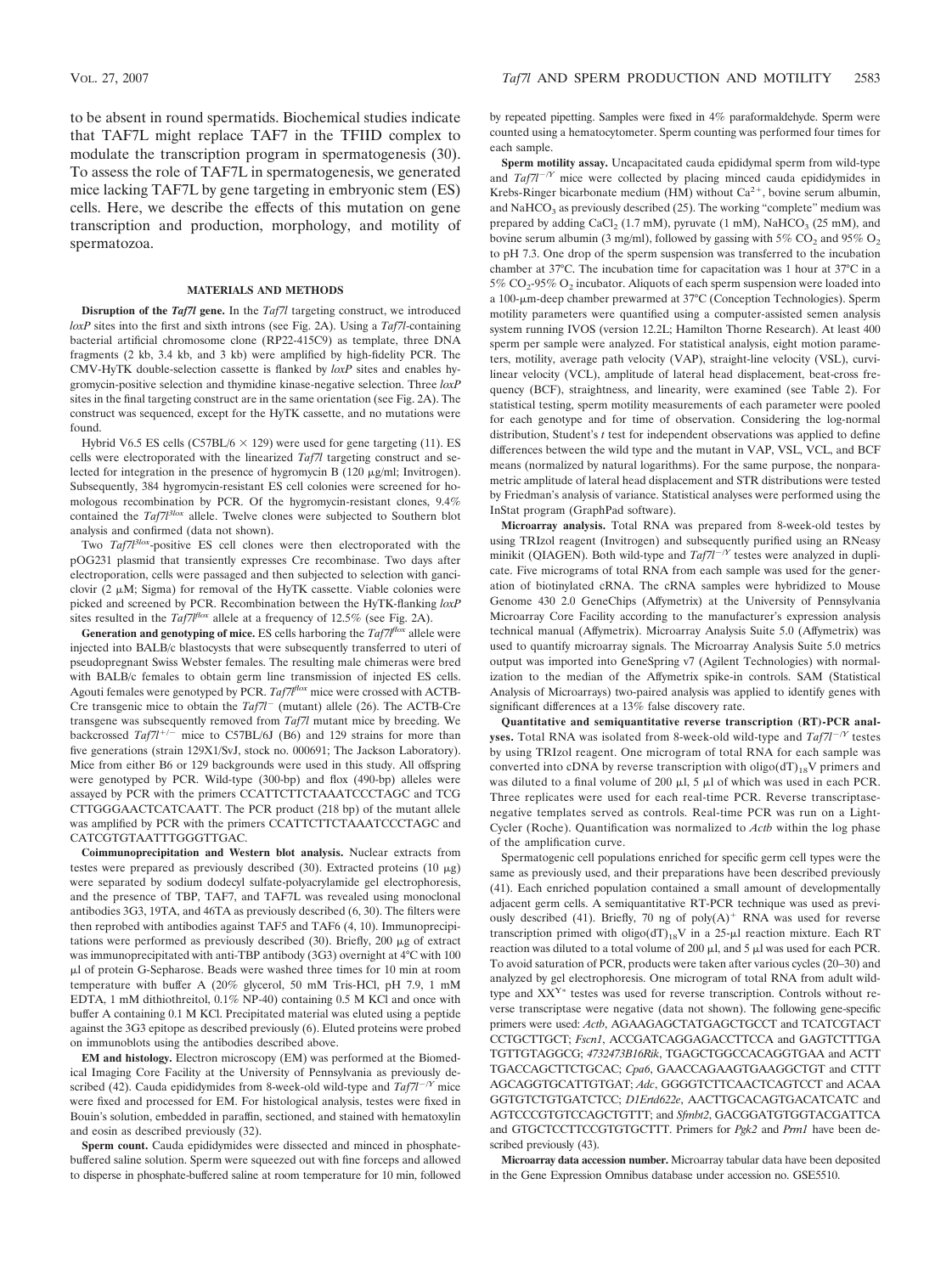

FIG. 1. Contrasting exon/intron structures and expression patterns of the mouse *Taf7l* and *Taf7* genes. (A) *Taf7* is a retroposed derivative of *Taf7l*. The gene structures were determined by alignment of *Taf7l* (accession no. AK017109) and *Taf7* (NM\_011901) cDNA sequences with their genomic sequences. Coding regions are shown in black. Percent identities in the coding regions for nucleotide (nt) and aa sequences are indicated. Compared with TAF7, TAF7L contains  $\sim$  100 additional residues at its amino terminus. No significant nt identity is present in the untranslated regions (UTR). (B) Western blot of TAF7L and TAF7 in adult mouse tissues. Equal amounts  $(20 \mu g)$  of protein extracts for each tissue were loaded.  $\beta$ -Actin served as a control. Chr., chromosome.

## **RESULTS**

*Taf7l* **is the ancestral gene of** *Taf7* **and has evolved to be testis specific.** While the *Taf7l* coding region is interrupted by 12 introns, the *Taf7* coding region completely lacks introns (Fig. 1A). This suggests that *Taf7l* is the ancestral gene and that *Taf7* is a retroposed paralogue of *Taf7l*. Interestingly, the *Slc25a2* gene, adjacent to *Taf7*, is also a retroposed gene (of *Slc25a*) (7). These two functional retroposed genes are located between the protocadherin alpha and beta gene clusters on mouse chromosome 18 and human chromosome 5. Thus, the *Taf7*-*Slc25a2* retroposition occurred prior to the radiation of eutherians (at least 80 million years ago). One intron is present in the 5' untranslated region of the mouse *Taf7* gene (Fig. 1A). However, the *Taf7* orthologue in human and rat does not appear to have an intron. The most parsimonious explanation is that the acquisition of the single intron by *Taf7* is specific to the mouse lineage.

We then examined the expression of *Taf7* and *Taf7l* by Western blot analysis. While the TAF7 protein was present in all tissues examined at various abundances, TAF7L was testis specific (Fig. 1B). These data are in agreement with those of previous studies (30, 39, 45). There exist a number of precedents in which widely expressed intron-bearing ancestral genes gave rise to tissue-specific retroposed genes, particularly testisspecific genes (38). However, it is highly unusual for an ancestral gene such as *Taf7l*, initially widely expressed, to evolve tissue specificity.

**Inactivation of the** *Taf7l* **gene.** To elucidate the role of *Taf7l* in spermatogenesis, we generated a floxed *Taf7l* conditional allele In spermatogenesis, we generate a new males and  $Taf7l^{flox/f}$  fe-<br> $(Taf7l^{flox/f})$  in mice (Fig. 2A).  $Taf7l^{flox/f}$  males and  $Taf7l^{flox/f}$ males displayed normal fertility. By crossing with ACTB-Cre transgenic mice, we obtained  $Taf7l^{-\gamma}$  mice that lack exons 2 to





FIG. 2. Targeted inactivation of *Taf7l* in mice. (A) Schematic presentation of the *Taf7l* gene, the targeting construct, and various alleles. Exons 1 to 9 are shown as rectangles. Exons 10 to 13 are not shown. Deletion of exons 2 to 6 (aa 96 to 263) in the *Taf7l* mutant allele is expected to cause a frameshift. (B) Genotyping of *Taf7l* alleles. Genotypes are indicated. wt, wild-type allele; mt, *Taf7l* mutant allele.<br>(C) Western blot of *Taf7l*<sup>-/*Y*</sup> testes. Equal amounts (20  $\mu$ g) of testis protein extracts were loaded. TAF7L was absent in  $Taf7l^{-\gamma}$  testes. The abundances of TAF7 and TAF4 did not differ in  $Taf7i^{-/Y}$  and wild-type testes. (D) Histological analysis of 7-month-old  $Taf7l^{-/Y}$  testes. Two large vacuoles (arrows) were present in the seminiferous tubule, despite the presence of a full spectrum of germ cells.

6 (26). Deletion of exons 2 to 6 (amino acids [aa] 96 to 263) resulted in a frameshift. In ACTB-Cre mice, Cre recombinase is under the control of the human  $\beta$ -actin promoter and is widely expressed. In the hybrid genetic backgrounds, both  $Taf7l^{-/Y}$  males and  $Taf7l^{-/-}$  females were fertile and the litter sizes were similar to that of wild-type controls. We backcrossed this knockout allele to C57BL/6 and 129 backgrounds (at least five backcrosses). All subsequent analyses were performed on both C57BL/6 and 129 mice, and no difference was observed. Western blot analysis showed that the TAF7L protein is absent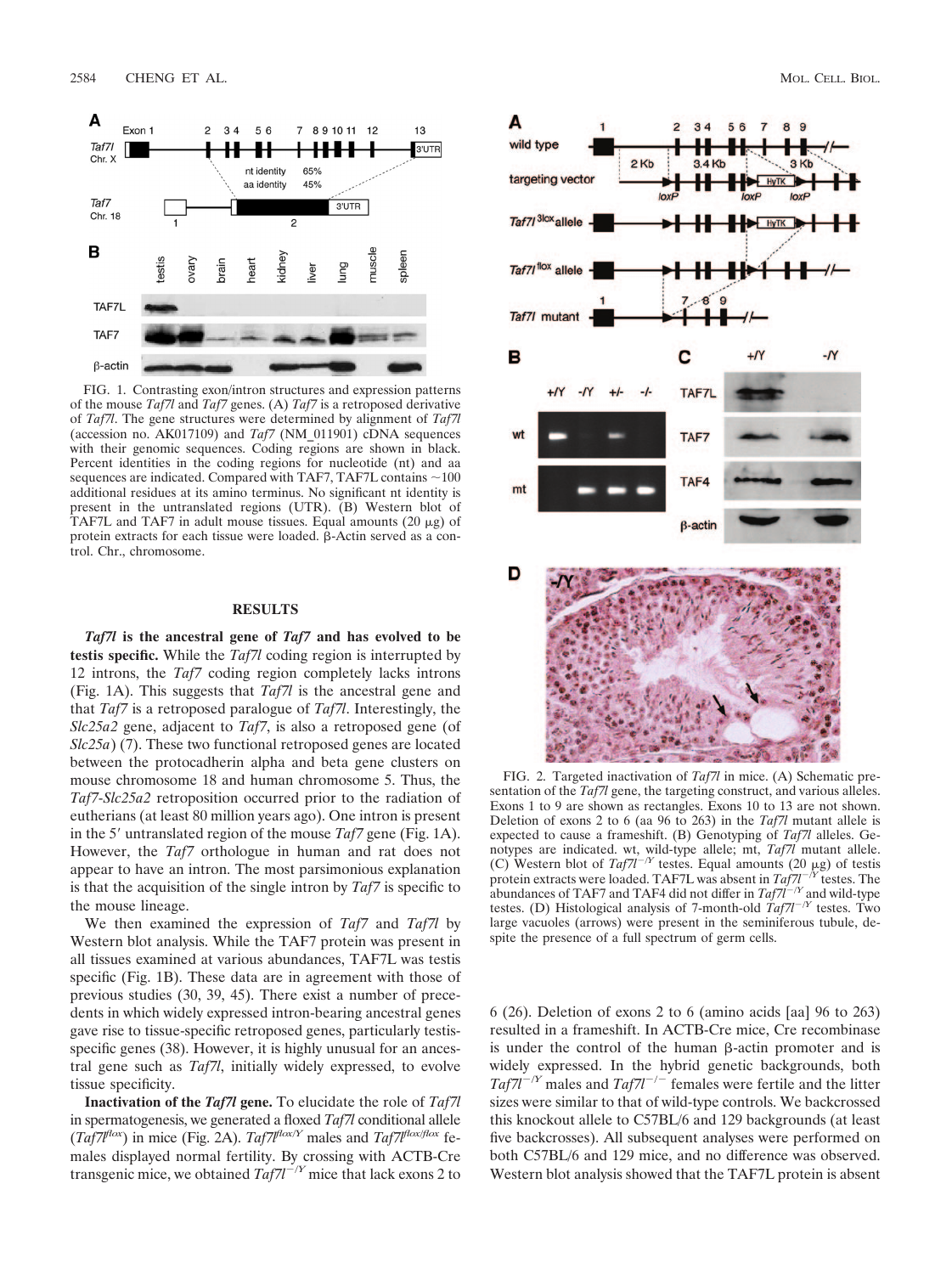

FIG. 3. Competition between TAF7 and TAF7L for association with TBP. (A) Expression analysis of TBP and TBP-associated factors in *Taf7l<sup>-/Y</sup>* testes. Ten micrograms of two independent extracts from testes of wild-type  $(Taf7l^{+/Y})$  or  $Taf7l^{-/Y}$  animals was probed with antibodies against the indicated proteins. The filter was then reprobed with antibodies against TAF5 and TAF6. (B) Results of coimmunoprecipitation assays. Lanes 1 and 2 show starting extracts from wildtype and mutant testes used for immunoprecipitation (IP) with anti-TBP antibody. Lanes 3 and 4 show peptide-eluted material from immunoprecipitations. The filter was probed with antibodies against TBP, TAF7, and TAF7L and then reprobed with antibodies against TAF6. To avoid masking TAF7 with a signal from the heavy chain of anti-TBP antibody used in immunoprecipitation, the blot was revealed using conjugated goat anti-mouse  $\kappa$  chain antibody as previously described (24).

in  $Taf7l^{-1}$ <sup>*Y*</sup> testes (Fig. 2C). In contrast, the abundance of TAF7 is not affected in  $Taf7l^{-/Y}$  testes.

**Expression of TFIID components in**  $Taf7l^{-1}$  **testes.** Two independent nuclear extracts made from wild-type or mutant testes were analyzed for the expression of TFIID components (Fig. 3). Our results showed that no significant change in expression of TBP or the other TAFs (TAF5 and TAF6) was observed in  $Taf7l^{-\prime}$  testes (Fig. 3A). Nuclear extracts were immunoprecipitated with antibodies against TBP. As expected, TAF7L was coimmunoprecipitated with TBP from wild-type but not *Taf7l<sup>-/Y</sup>* testes (Fig. 3B). As previously described, little TAF7 was precipitated with TBP in the wild type, whereas a significantly larger amount was found in the immunoprecipitated fraction from  $Taf7l^{-\prime}$ <sup>*Y*</sup> testes (Fig. 3B) (30). These results suggest that there is competition between TAF7 and TAF7L for integration into TFIID so that in the presence of TAF7L, TAF7 is excluded, whereas in its absence, TAF7 can more readily associate with TBP. However, TAF7 did not appear to be upregulated in *Taf7l*-deficient spermatids (see Fig. S1 in the supplemental material).

**Reduced sperm production and fertility in** *Taf7l***/***<sup>Y</sup>* **mice.** Both  $Taf7l^{-1}$ <sup>*Y*</sup> males and  $Taf7l^{-1}$ <sup>-</sup> females appeared to be grossly healthy and produced healthy offspring. However, we found that although  $Taf7l^{-\prime}$ <sup>*Y*</sup> males were fertile, they produced smaller litters. The litter size (average  $\pm$  standard deviation) sired by  $Taf7l^{-\gamma}$  males (3.8  $\pm$  2.1) was sharply reduced in comparison to that of wild-type littermate controls  $(8.3 \pm 2.5)$  $(P < 0.0004)$ . The body weight of  $Taf7l^{-\gamma}$  males was similar to that of wild-type littermates. Histological analysis of 8-weekold  $Taf7l^{-/Y}$  testes revealed no spermatogenic arrest, as evidenced by the presence of a full range of spermatogenic cells, including spermatogonia, spermatocytes, and spermatids (data not shown). However, aged  $Taf7l^{-\gamma}$  testes (>7 months old) developed large vacuoles in seminiferous tubules (15.2%  $\pm$ 

TABLE 1. Sperm production in  $Taf7l^{+/Y}$  and  $Taf7l^{-/Y}$  mice<sup>*a*</sup>

| Parameter                       |                               | Value for genotype<br>(mean $\pm$ SD) <sup>b</sup> | Ratio of $-Y$<br>value to $+/Y$ <i>P</i> value |                            |  |
|---------------------------------|-------------------------------|----------------------------------------------------|------------------------------------------------|----------------------------|--|
|                                 | $+/Y$                         | $-Y$                                               | value                                          |                            |  |
| Body wt $(g)$                   | $25.2 \pm 2.6$ $25.8 \pm 2.3$ |                                                    | 1.02                                           | < 0.55                     |  |
| Testicular wt (mg)              | $172 \pm 17$                  | $150 \pm 12$                                       | 0.87                                           | $< 0.0039$ <sup>c</sup>    |  |
| No. of sperm/<br>cauda $(10^6)$ |                               | $7.70 \pm 3.45$ $3.30 \pm 0.81$                    | 0.43                                           | $\leq 0.0007$ <sup>c</sup> |  |

*<sup>a</sup>* Mice from the C57BL/6J background were used at 8 weeks of age.

*b* Twelve mice of each genotype were used.

*<sup>c</sup>* Values were statistically significant (Student's *t* test).

4.6% of tubules with at least one vacuole) (Fig. 2D); such vacuoles were rarely present in aged wild-type testes. Interestingly, the weights of testes from 8-week-old  $Taf7l^{-\gamma}$  mice were 10% less than those of wild-type males  $(P < 0.0039)$ . The sperm counts of *Taf7l<sup>-/Y</sup>* mice were reduced by  $>50\%$  (*P* < 0.0007) (Table 1).



FIG. 4. Morphological defects in *Taf7l*-deficient sperm. Sperm from adult cauda epididymides were analyzed. (A) Wild-type sperm. (B) *Taf7l* mutant sperm folded at the proximal middle piece. The sperm head is bent back on the tail. (C) Flagellar angulation of *Taf7l* mutant sperm at the distal middle piece. (D) The middle piece is bent over the principal piece. In addition, the principal piece of *Taf7l* mutant sperm is abnormally curved. Arrows indicate a junction between the middle and principal pieces. (E) Percentage of sperm with normal and angulated tails. Three 8-week-old mice of each genotype  $(Taf7l^{+/Y})$  or  $Taf7l^{-/Y}$ ) were analyzed. Two hundred sperm from cauda epididymides were counted for each animal.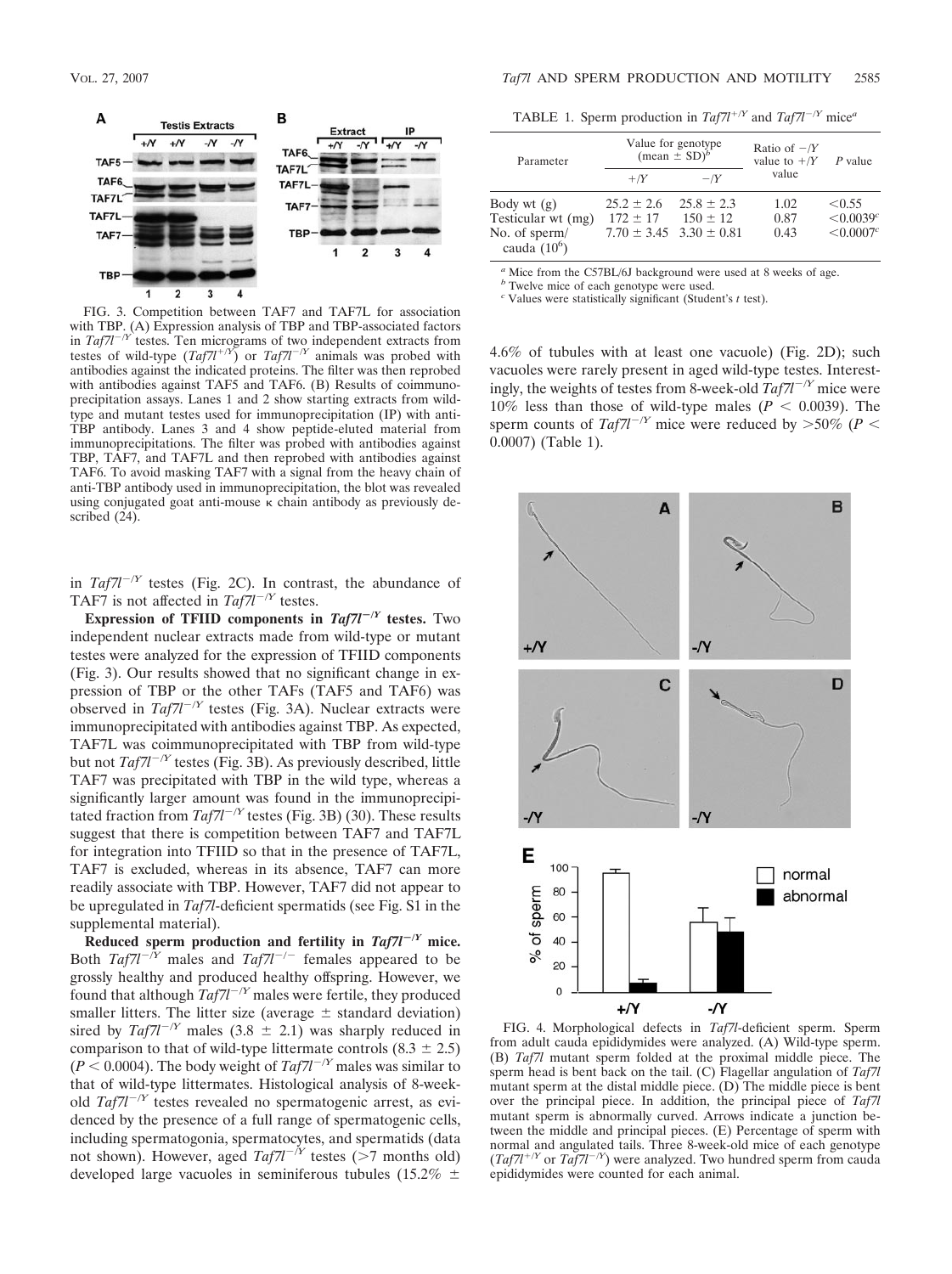

FIG. 5. Ultrastructural defects in *Taf7l*-deficient sperm. (A) Wildtype sperm. (B) *Taf7l* mutant sperm. The sperm head (n) is folded over the middle piece (mp). Arrows indicate the continuity of the cytoplasmic membrane from the apex of the sperm head to the middle piece. (C) *Taf7l* mutant sperm. The principal piece (pp) is bent 180° over the middle piece around the annulus. Bar, 500 nm.

**Structural defects and impaired motility in sperm from**  $Taf7l^{-1}$  mice. During the sperm count analysis, we observed that a high percentage of sperm tails from  $Taf7l^{-\gamma}$  mice were folded (Fig. 4). Sperm tails were frequently bent by 180° within the middle piece (Fig. 4B) or at the junction between the middle and principal pieces (Fig. 4D). Sharp angulation of sperm tails also occurred at the junction of the middle and principal pieces (Fig. 4C). Overall, 46% of  $Taf7l^{-/Y}$  sperm tails were folded or angulated, compared with 5.8% in the wild type (Fig. 4E).

We further examined the sperm tail defects by electron microscopy (Fig. 5). When the sperm head was folded back on the middle piece, the cytoplasmic membrane appeared to be retracted from the region of folding and thus extended continuously from the apex of the sperm head onto the middle piece (Fig. 5B). We confirmed that a high percentage of sperm tails folded around the annulus (the junction of the middle and principal pieces) (Fig. 5C).

We analyzed sperm motility by computer-assisted sperm analysis under both noncapacitating and capacitating conditions. The percentage of motile sperm was significantly reduced in  $Taf7l^{-1}$ <sup>*Y*</sup> mice in comparison with that in the wild type (Table 2). Consistently, the values of three velocity parameters (VAP, VSL, and VCL) were significantly lower for  $Taf7l^{-\gamma Y}$ mice. However, the BCF of *Taf7l* mutant sperm was significantly higher, which is consistent with the observation that sperm with folded tails beat more rapidly but fail to generate forward motion. Surprisingly, the motility of mutant sperm was further reduced from 56.3% to 45.5% upon capacitation (Table 2).

**Altered gene expression in**  $Taf7l^{-\gamma}$  **testes.** To identify genes with altered expression in  $Taf7l^{-/Y}$  testes systematically, we performed transcript profiling of testes from 8-week-old mice using Affymetrix Mouse Genome 430 2.0 GeneChips, representing more than 39,000 transcripts. With an expression cutoff of twofold change or greater, our microarray analysis identified 16 genes that were downregulated in  $Taf7l^{-\gamma}$  testes. Quantitative PCR analysis validated the downregulation of six genes (out of 16) in  $Taf7l^{-\gamma}$  testes, including four genes with known functions or motifs (*Cpa6*, 2.7-fold; *Adc*, 2.4 fold; *Sfmbt2*, 2.3-fold; and *Fscn1*, 3.4-fold) and two genes of unknown function (Table 3). CPA6 and ADC are metabolic enzymes. SFMBT2 (sex comb-like with four mbt domains 2) is a PcG protein and thus a putative transcription factor. Interestingly, FSCN1 is a widely expressed actin-bundling protein involved in cell motility (1). FSCN3, a testis-specific paralogue of FSCN1, localizes specifically to the elongating

**TABLE 2.** Motility of sperm from  $Taf7l^{+/Y}$  and  $Taf7l^{-/Y}$  mice<sup>*a*</sup>

| Genotype and condition                 | Motility $(\%)$                      | VAP $(\mu m/s)$                       | VSL $(\mu m/s)$                       | $VCL$ ( $\mu$ m/s)                       | $ALH$ ( $\mu$ m)                 | BCF(Hz)                            | STR $(\%)$                       | LIN $(\%)$                       |
|----------------------------------------|--------------------------------------|---------------------------------------|---------------------------------------|------------------------------------------|----------------------------------|------------------------------------|----------------------------------|----------------------------------|
| $+$ /Y<br>Uncapacitated<br>Capacitated | $72.7 \pm 4.2$<br>$70.0 \pm 15.6$    | $166.9 \pm 13.0$<br>$160.3 \pm 13.1$  | $123.9 \pm 11.4$<br>$121.5 \pm 9.2$   | $270.6 \pm 28.1$<br>$261.0 \pm 34.6$     | $12.3 \pm 0.8$<br>$12.8 \pm 3.2$ | $10.5 \pm 1.5$<br>$15.0 \pm 8.1$   | $73.3 \pm 1.5$<br>$73.5 \pm 2.1$ | $47.3 \pm 3.1$<br>$48.0 \pm 2.8$ |
| $-Y$<br>Uncapacitated<br>Capacitated   | $56.3 \pm 2.1^*$<br>$45.5 \pm 9.2^*$ | $93.8 \pm 5.1^*$<br>$90.0 \pm 23.3^*$ | $66.3 \pm 3.5^*$<br>$63.3 \pm 13.8^*$ | $161.6 \pm 14.6^*$<br>$154.3 \pm 39.2^*$ | $9.4 \pm 1.4$<br>$9.3 \pm 1.8$   | $19.6 \pm 0.8^*$<br>$20.5 + 2.5^*$ | $69.3 \pm 6.0$<br>$69.0 \pm 4.2$ | $43.3 \pm 5.0$<br>$45.5 \pm 9.2$ |

*a* Values represent means  $\pm$  standard deviations. Three mice of each genotype were analyzed. Asterisks indicate statistically significant differences ( $P$  < 0.05). ALH, amplitude of lateral head displacement; STR, straightness; LIN, linearity.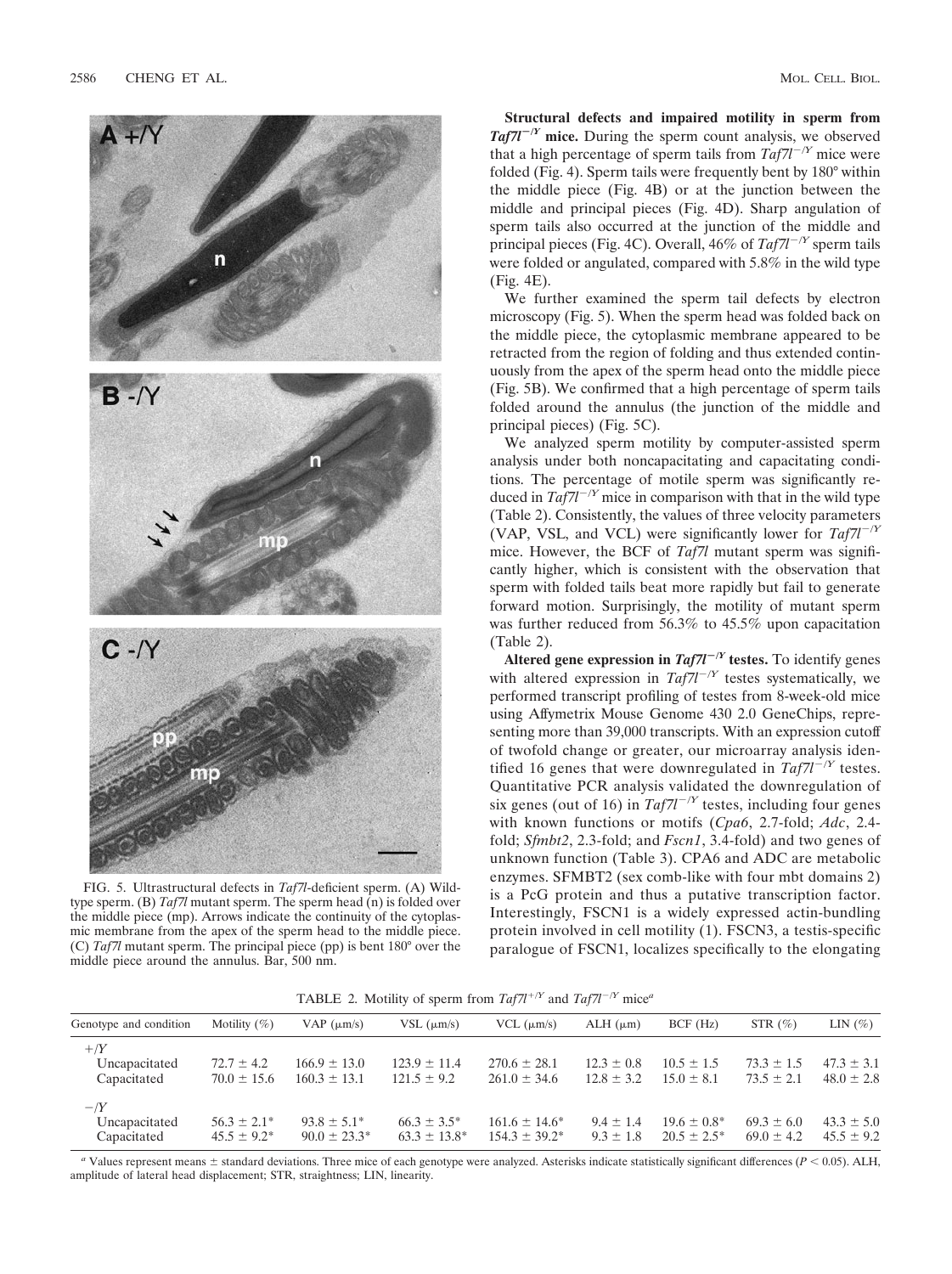| Gene symbol   |               |                                                     | Fold decrease |                         |
|---------------|---------------|-----------------------------------------------------|---------------|-------------------------|
|               | Accession no. | Description                                         | Microarray    | Real-time<br><b>PCR</b> |
| Fscn1         | NM 007984     | Fascin homolog 1, actin-bundling protein            | 4.6           | 3.4                     |
| 4732473B16Rik | BB407092      | RIKEN cDNA 4732473B16 gene                          | 2.4           | 3.3                     |
| Cpa6          | NM 177834     | Carboxypeptidase A6                                 | 2.1           | 2.7                     |
| Adc           | AV282351      | Arginine decarboxylase                              | 2.2           | 2.4                     |
| D1Ertd622e    | NM 133825     | DNA segment, chromosome 1, ERATO Doi 622, expressed | 2.1           | 2.3                     |
| Sfmbt2        | BM200222      | Scm-like with four mbt domains 2                    | 2.7           | 2.3                     |

TABLE 3. Downregulation of six genes in *Taf7l/Y* testes

spermatid head (34). However, the expression of *Fscn3* is not altered in  $Taf7l^{-\gamma}$  testes, as assayed by both microarray and quantitative PCR analyses.

We then examined the expression of these six genes during spermatogenesis (Table 3). Even though they were all expressed in spermatids, the expression profiles of these genes during spermatogenesis were quite diverse (Fig. 6). Interestingly, *Cpa6* was specifically expressed in round spermatids. The expression level of *Adc* was relatively low in spermatogonia and early spermatocytes but increased in pachytene spermatocytes and peaked in round spermatids. The transcript level of *4732473B16Rik* was highest in early spermatocytes. *Fscn1*, *Sfmbt2*, and *D1Ertd622e* appeared to be expressed throughout spermatogenesis. We then asked whether these genes are germ cell specific by examining their expression in wild-type and germ cell-deficient  $(XX^{Y*})$ testes (21). This analysis showed that two genes (*4732473B16Rik* and *Cpa6*) were germ cell specific, three genes (*Fscn1*, *Adc*, and *D1Ertd622e*) were expressed in germ cells at a higher level than in somatic cells of testes, and *Sfmbt2* was expressed at similar levels between germ cells and somatic cells in the testis (Fig. 6).

## **DISCUSSION**

Although *Taf7l* is testis specific, it appears to be the ancestral gene from which *Taf7* originated by retroposition. A number of known retrogenes are derived from generally expressed X-linked ancestral genes, and most of these retrogenes are testis specific (22, 38). Therefore, the evolution of *Taf7* as a retrogene is an exception in that it is widely expressed. One possibility is that *Taf7l* was initially widely expressed (as the ancestral housekeeping gene). When *Taf7* was produced by retroposition during evolution and was widely expressed in somatic tissues, *Taf7l* evolved to be specialized in the testis with no selection pressure from the soma. This explanation is further supported by the presence of only one *Taf7* homologue in the chicken (*Gallus gallus*) genome. The chicken *Taf7* gene, comprising 11 introns, is present on the region of chromosome 4 that is syntenic with the *Taf7l*-containing region of the mammalian X chromosome, indicating that the chicken *Taf7* gene is orthologous to the mammalian *Taf7l* gene. Strikingly, the only other two X-linked TAF genes (*TAF1* and *TAF9B*) in mammals both have autosomal homologues (*TAF1L* and *TAF9*) (15, 40). Interestingly, the *TAF1L* gene is testis specific, arose by retroposition relatively recently in the old-world monkey lineage, including humans, and can functionally substitute the

somatic TAF1 (40). These studies point to the unique selection pressure on X-linked TAFs and the continuous creation of testis-specific TAFs during evolution.

Recent studies support the notion that special transcription mechanisms operate in germ cells (23, 33). Apart from the presence of testis-specific TAFs, TRF2/TLF is a testis-specific paralogue of TBP. Disruption of *Trf2* in mice causes spermiogenic arrest and thus male sterility (28, 44). In comparison, the loss of TAF7L results in reduced fertility but not sterility. Although TAF7L is missing from TFIID, only a small number of genes are affected. The relatively mild phenotypes caused by the loss of TAF7L are surprising. However, the enhanced reproductive fitness (increased sperm count, increased sperm motility, and increased litter size) conferred by *Taf7l* in one generation has probably had dramatic cumulative effects on an evolutionary time scale.

The transcript levels of six genes are reduced in  $Taf7l^{-1}$ *Y* testis more than twofold. The deficiency of *Taf7l* might be compensated in part but not fully by *Taf7*, suggesting that *Taf7l* has evolved specialized functions in transcription regulation in spermatogenesis. It is possible that developmental stage-specific transcripts might be missed by the microarray profiling of



FIG. 6. Expression analysis during spermatogenesis. Relative transcript levels among different spermatogenic cell populations were assayed by RT-PCR. *Actb* served as a ubiquitous expression control. *Pgk2* is transcribed at the onset of meiosis. *Prm1* is expressed in postmeiotic germ cells. A, type A spermatogonia; B, type B spermatogonia; PL, preleptotene spermatocytes; LZ, mixed leptotene and zygotene spermatocytes; PS, pachytene spermatocytes; RS, round spermatids; WT, wild-type adult testes; XX<sup>Y\*</sup>, germ cell-deficient adult testes.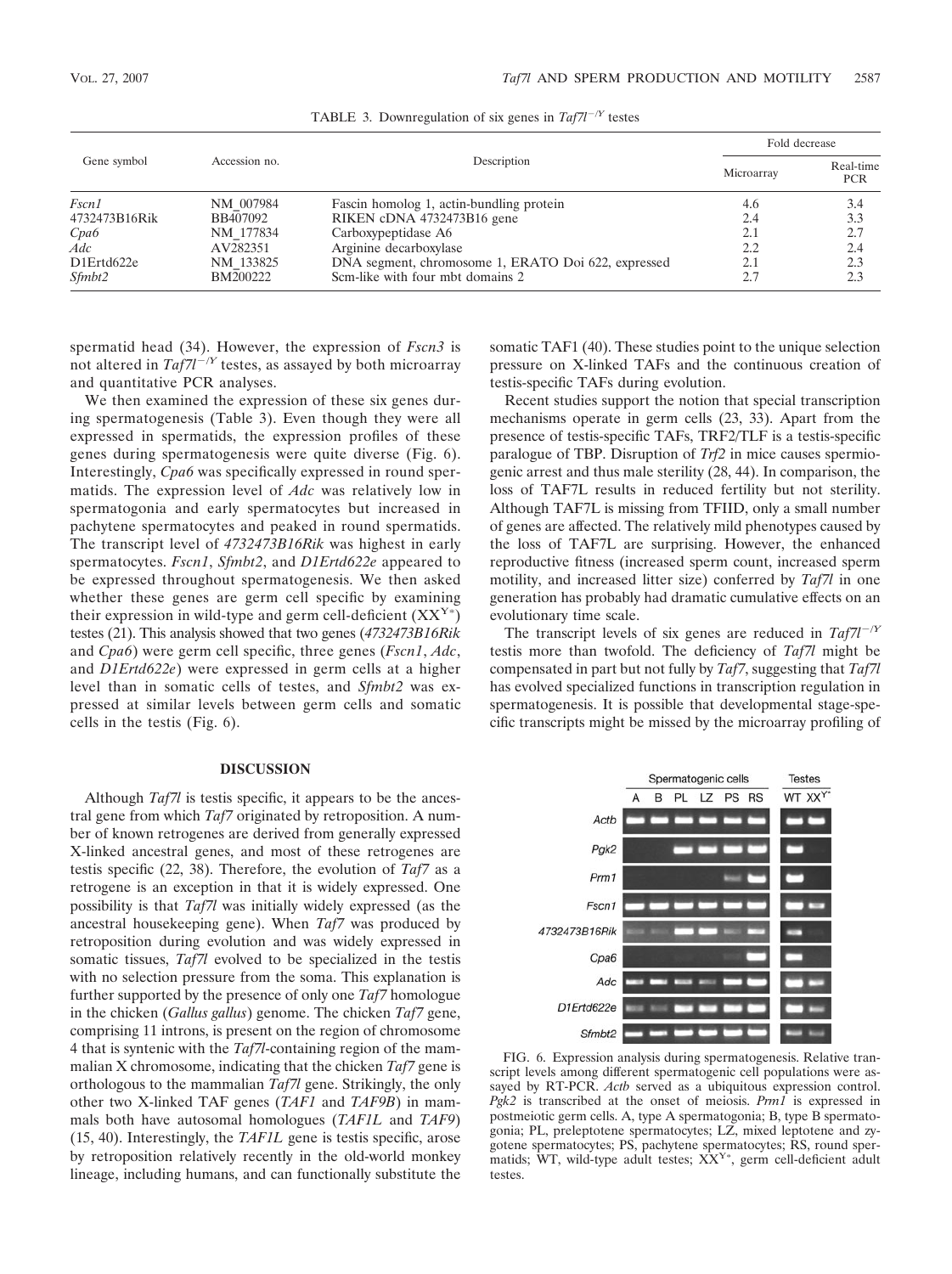whole testes. However, the altered transcript levels of these six genes might be implicated in the sperm defects (amount, morphology, and motility) in  $Taf7l^{-\gamma}$  mice. The most strongly downregulated gene is *Fscn1* (Table 3). FSCN1 is a filamentous actin (F actin)-bundling protein involved in cytoplasmic protrusion and cell motility (1). In mammalian spermatozoa, actin filaments are found primarily in the subacrosomal space along the nucleus (37). The actin cytoskeleton undergoes dynamic changes in sperm capacitation and the acrosome reaction (5). Globular actin polymerizes to form F actin during capacitation. Prior to the acrosome reaction, F actin undergoes depolymerization. Actin is also detected in the outer dense fibers of the sperm tail, suggesting that actin may regulate sperm motility (3, 13, 29). We postulate that altered expression of *Fscn1* contributes to reduced sperm motility and folding of sperm tails in  $Taf7l^{-\gamma}$  testes. In addition, mutant sperm motility is further reduced upon capacitation (Table 2). These results suggest that bundling of F actin is important for the regulation of sperm motility and capacitation. However, the mechanism underlying FSCN1 function in spermatozoa remains to be determined. In addition, the expression of two metabolic enzymes (CPA6 and ADC) in spermatids might also be related to sperm function (Fig. 6).

In *Drosophila*, testis-specific TAFs oppose transcriptional repression mediated by PcG proteins, and both groups of proteins localize to the nucleolus in spermatocytes (8). Interestingly, *Sfmbt2* encodes a PcG protein of unknown function and is downregulated in  $Taf7l^{-\hat{N}}$  testes. In addition to nuclear localization in pachytene spermatocytes and round spermatids, TAF7L localizes to specific chromatin domains in meiotically dividing spermatocytes (30). These results suggest that cross talk between testis-specific TAFs and PcG proteins in the regulation of gene-selective transcription in male germ cell differentiation might be conserved between *Drosophila* species and mice.

Here, we show that targeted disruption of *Taf7l* in mice results in reduced sperm count and motility. *Taf7l* is an Xlinked, single-copy testis-specific gene in both mice and humans (39). Thus, the human *TAF7L* gene may also play an important role in spermatogenesis. Because of the hemizygous state of the X chromosome in men, mutations in *TAF7L* might cause oligozoospermia (reduced sperm count) in humans.

#### **ACKNOWLEDGMENTS**

We thank J. R. McCarrey for germ cell preparations, J. Tobias for microarray data analysis, Q. C. Yu for electron microscopy, and D. Yu for help in real-time PCR analysis. We thank F. Yang and J. Pan for technical contributions and comments on the manuscript.

This study was supported by the University of Pennsylvania Research Foundation and NIH/NICHD grant HD 045866 (P.J.W.), NIH grant 1-R01-HD41552 (G.L.G.), Fogarty International Center grant NIH 5-D43-TW 00671 (M.G.B.), and the Howard Hughes Medical Institute (D.C.P). Work at the IGBMC (I.D) was supported by grants from the CNRS, the INSERM, the Fondation pour la Recherche Médicale, the Ministère de la Recherche et de la Technologie, the European Union RTN-00026, the Association pour la Recherche contre le Cancer, and the Ligue Nationale contre le Cancer. M.K. was a recipient of a fellowship from the Fondation pour la Recherche Médicale.

### **REFERENCES**

1. **Adams, J. C.** 2004. Roles of fascin in cell adhesion and motility. Curr. Opin. Cell Biol. **16:**590–596.

- 3. **Aumüller, G., and J. Seitz.** 1988. Immunocytochemical localization of actin and tubulin in rat testis and spermatozoa. Histochemistry **89:**261–267.
- 4. **Bell, B., E. Scheer, and L. Tora.** 2001. Identification of hTAF(II)80 delta links apoptotic signaling pathways to transcription factor TFIID function. Mol. Cell **8:**591–600.
- 5. **Breitbart, H., G. Cohen, and S. Rubinstein.** 2005. Role of actin cytoskeleton in mammalian sperm capacitation and the acrosome reaction. Reproduction **129:**263–268.
- 6. **Brou, C., S. Chaudhary, I. Davidson, Y. Lutz, J. Wu, J. M. Egly, L. Tora, and P. Chambon.** 1993. Distinct TFIID complexes mediate the effect of different transcriptional activators. EMBO J. **12:**489–499.
- 7. **Camacho, J. A., N. Rioseco-Camacho, D. Andrade, J. Porter, and J. Kong.** 2003. Cloning and characterization of human ORNT2: a second mitochondrial ornithine transporter that can rescue a defective ORNT1 in patients with the hyperornithinemia-hyperammonemia-homocitrullinuria syndrome, a urea cycle disorder. Mol. Genet. Metab. **79:**257–271.
- 8. **Chen, X., M. Hiller, Y. Sancak, and M. T. Fuller.** 2005. Tissue-specific TAFs counteract Polycomb to turn on terminal differentiation. Science **310:**869– 872.
- 9. **Chiang, C. M., and R. G. Roeder.** 1995. Cloning of an intrinsic human TFIID subunit that interacts with multiple transcriptional activators. Science **267:** 531–536.
- 10. **Dubrovskaya, V., A. C. Lavigne, I. Davidson, J. Acker, A. Staub, and L. Tora.** 1996. Distinct domains of hTAFII100 are required for functional interaction with transcription factor TFIIF beta (RAP30) and incorporation into the TFIID complex. EMBO J. **15:**3702–3712.
- 11. **Eggan, K., H. Akutsu, J. Loring, L. Jackson-Grusby, M. Klemm, W. M. Rideout III, R. Yanagimachi, and R. Jaenisch.** 2001. Hybrid vigor, fetal overgrowth, and viability of mice derived by nuclear cloning and tetraploid embryo complementation. Proc. Natl. Acad. Sci. USA **98:**6209–6214.
- 12. **Falender, A. E., R. N. Freiman, K. G. Geles, K. C. Lo, K. Hwang, D. J. Lamb, P. L. Morris, R. Tjian, and J. S. Richards.** 2005. Maintenance of spermatogenesis requires TAF4b, a gonad-specific subunit of TFIID. Genes Dev. **19:**794–803.
- 13. **Fouquet, J. P., M. L. Kann, and J. P. Dadoune.** 1990. Immunoelectron microscopic distribution of actin in hamster spermatids and epididymal, capacitated and acrosome-reacted spermatozoa. Tissue Cell **22:**291–300.
- 14. **Freiman, R. N., S. R. Albright, S. Zheng, W. C. Sha, R. E. Hammer, and R. Tjian.** 2001. Requirement of tissue-selective TBP-associated factor TAFII105 in ovarian development. Science **293:**2084–2087.
- 15. **Frontini, M., E. Soutoglou, M. Argentini, C. Bole-Feysot, B. Jost, E. Scheer, and L. Tora.** 2005. TAF9b (formerly TAF9L) is a bona fide TAF that has unique and overlapping roles with TAF9. Mol. Cell. Biol. **25:**4638–4649.
- 16. **Gegonne, A., J. D. Weissman, and D. S. Singer.** 2001. TAFII55 binding to TAFII250 inhibits its acetyltransferase activity. Proc. Natl. Acad. Sci. USA **98:**12432–12437.
- 17. **Green, M. R.** 2000. TBP-associated factors (TAFIIs): multiple, selective transcriptional mediators in common complexes. Trends Biochem. Sci. **25:** 59–63.
- 18. **Hiller, M., X. Chen, M. J. Pringle, M. Suchorolski, Y. Sancak, S. Viswanathan, B. Bolival, T. Y. Lin, S. Marino, and M. T. Fuller.** 2004. Testis-specific TAF homologs collaborate to control a tissue-specific transcription program. Development **131:**5297–5308.
- 19. **Hiller, M. A., T. Y. Lin, C. Wood, and M. T. Fuller.** 2001. Developmental regulation of transcription by a tissue-specific TAF homolog. Genes Dev. **15:**1021–1030.
- 20. **Hochheimer, A., and R. Tjian.** 2003. Diversified transcription initiation complexes expand promoter selectivity and tissue-specific gene expression. Genes Dev. **17:**1309–1320.
- 21. **Hunt, P. A., and E. M. Eicher.** 1991. Fertile male mice with three sex chromosomes: evidence that infertility in XYY male mice is an effect of two Y chromosomes. Chromosoma **100:**293–299.
- 22. **Khil, P. P., B. Oliver, and R. D. Camerini-Otero.** 2005. X for intersection: retrotransposition both on and off the X chromosome is more frequent. Trends Genet. **21:**3–7.
- 23. **Kimmins, S., N. Kotaja, I. Davidson, and P. Sassone-Corsi.** 2004. Testisspecific transcription mechanisms promoting male germ-cell differentiation. Reproduction **128:**5–12.
- 24. **Lavigne, A. C., G. Mengus, M. May, V. Dubrovskaya, L. Tora, P. Chambon, and I. Davidson.** 1996. Multiple interactions between hTAFII55 and other TFIID subunits. Requirements for the formation of stable ternary complexes between hTAFII55 and the TATA-binding protein. J. Biol. Chem. **271:** 19774–19780.
- 25. **Lee, M. A., and B. T. Storey.** 1986. Bicarbonate is essential for fertilization of mouse eggs: mouse sperm require it to undergo the acrosome reaction. Biol. Reprod. **34:**349–356.
- 26. **Lewandoski, M., E. N. Meyers, and G. R. Martin.** 1997. Analysis of Fgf8 gene function in vertebrate development. Cold Spring Harbor Symp. Quant. Biol. **62:**159–168.
- 27. **Lin, T. Y., S. Viswanathan, C. Wood, P. G. Wilson, N. Wolf, and M. T. Fuller.**